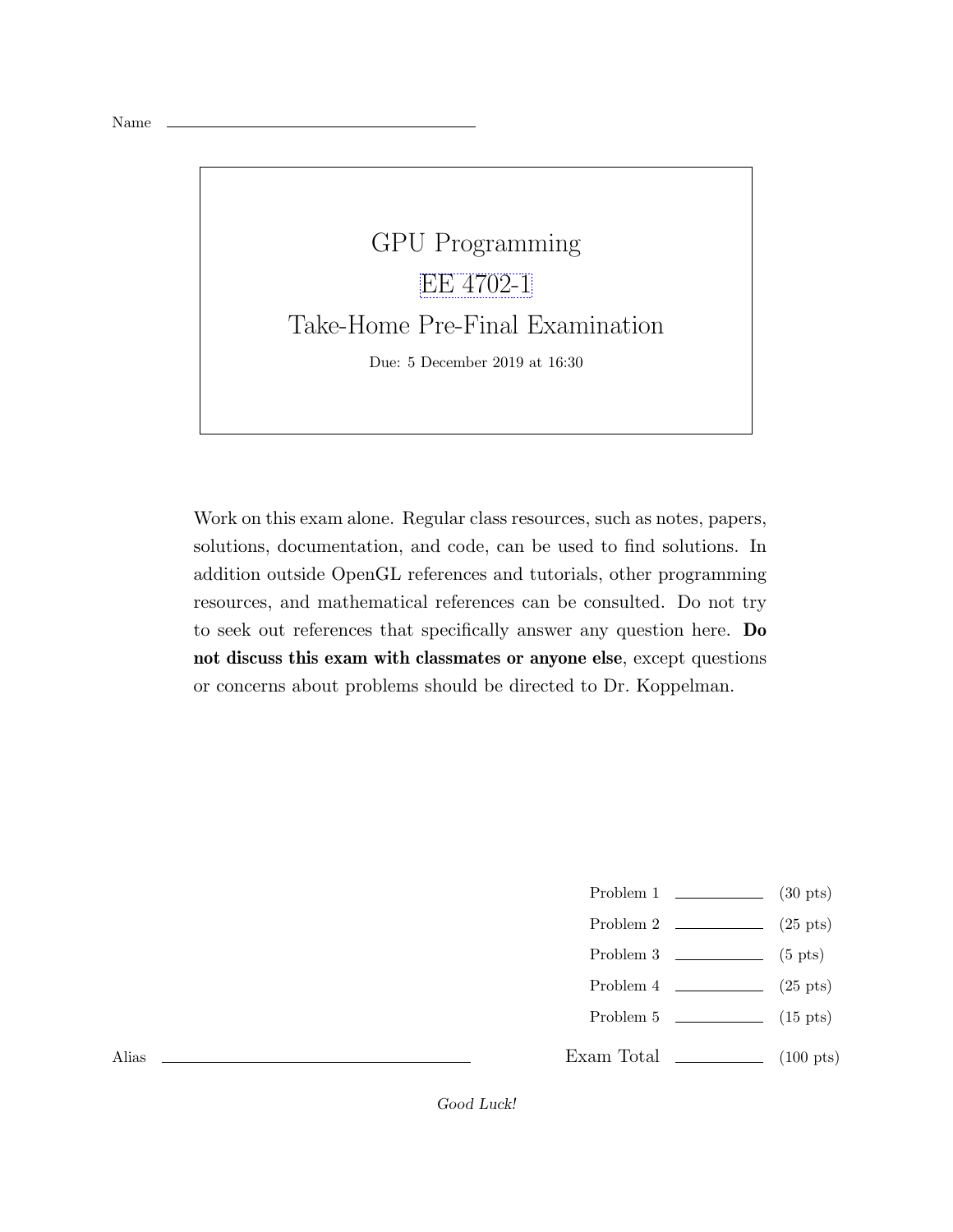Problem 1: [30 pts] The gs\_points shader in the solution to Homework 3, Problem 2 renders protrusions, which are blocks attached to the ring. The shader always emits five faces: the top (which we called the diamond), and the four sides. (Since it is attached to the ring there is no need to emit a bottom face.) Normally only the outside of the block is visible so the user can see at most three faces. That means at least three faces that can't be seen are emitted nevertheless. That can't be good. In this problem shader code will be modified to avoid those faces, and in the next problem the implications of this change will be analyzed.

The code on the next page is based on (but not identical to) the Homework 3 Problem 2 solution. The intention is that this be solved by hand, though solving by editing code is allowed. The code from the next page will be provided on request or may already be available.

(a) In the code below (meaning the next page) there is a 4-element Boolean array visible that is declared but not used. Add code that sets visible[i] to true is side i is visible to the user. By no coincidence the declaration of visible is just after code that sets face\_normal\_e[i] to the eye-space normal of side i. Hint: Remember that in eye space the eye is at the origin (coordinate  $(0,0,0)$ ). Also take advantage of the fact that eye-space coordinates and normals are available. Another Hint: A correct solution to this problem consists of a loop with a single statement, visible [i]=.x., with .x. replaced by  $\lfloor am \, I \rfloor$  giving away too much] a dot product.

Modify code so visible[i] set to true iff face i is visible.

(b) Modify the code below so that only the visible faces are emitted. This includes the diamond on top and the four sides of the protrusion. Feel free to use the visible array from the previous subpart (even is that subpart has not been solved). Hint: Only one line is needed for the diamond on top. The changes needed to the code emitting the sides are more extensive.

Modify code so that diamond is not emitted if it is not visible.

Modify code so that only visible sides are emitted.

Code is on the next page.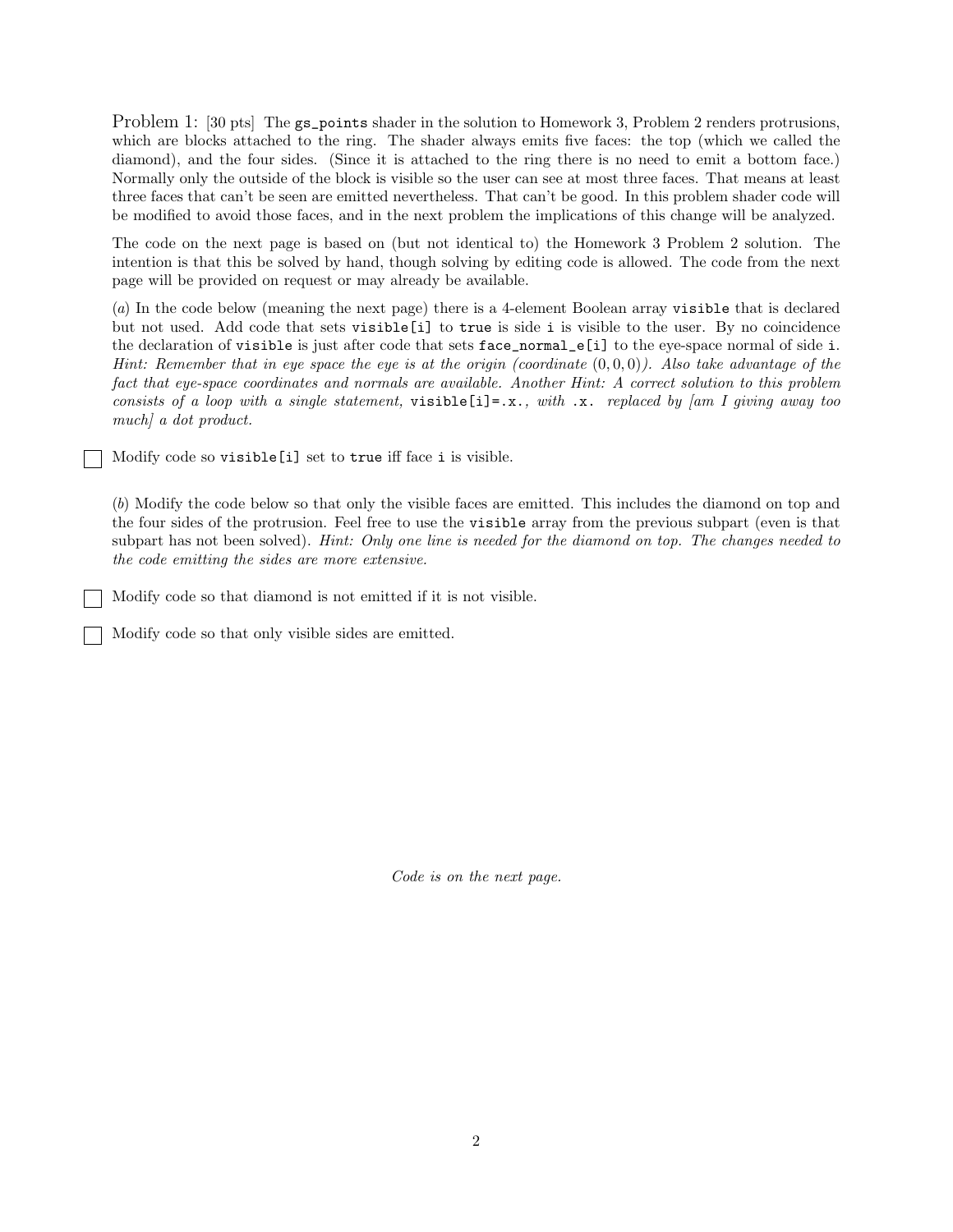```
void \text{qs} points() {
  /// Note: (Code setting ctop, etc. not shown.)
 // Prepare an array of object-space coordinates of vertices
 // describing the protrusion, and use that to initialize an array of
  // eye-space coordinates.
 vec3 pts_o[8] =
   { ctop, cr, cbot, cl, ctop+nc*dr, cr+nr*dr, cbot+nc*dr, cl+nr*dr };
  vec4 pts_e[8];
  for ( int i=0; i<8; i++ ) pts_e[i] = gl_ModelViewMatrix * vec4(pts_o[i],1);
  int ord[4] = \{ 1, 0, 2, 3 \}; // Order in which to emit vertices.
 // Emit the diamond-shaped protrusion top.
  color = color_diamond;
 normal_e = gl_NormalMatrix * nl;for ( int i=0; i<4; i++ ) {
     vertex_e = pts_e[ord[i]]; // Retrieve vertices in the correct order.
     gl_Position = gl_ProjectionMatrix * vertex_e;
     EmitVertex(); }
  EndPrimitive();
 // Compute the eye-space normal of each protrusion face.
  vec3 face_normal_e[4];
  for ( int i0=0; i0<4; i0++ )
   face_normal_e[i0] = cross( pts_e[(i0+1) & 0 \times 3] .xyz - pts_e[i0].xyz,
                             pts_e[i0+4].xyz - pts_e[i0].xyz );
  bool visible[4];
  color = color_edge; // Color for sides.
  for ( int i=0; i<5; i++ )
   {
     int i0 = i & 0x3; // The current edge.
     vertex_e = pts_e[i0+4]; gl_position = gl_projectionMatrix * vertex_e;EmitVertex();
     vertex_e = pts_e[i0]; gl_Position = gl_ProjectionMatrix * vertex_e;
     EmitVertex();
     normal_e = face_normal_e[i0]; // This normal will be used for the next two vertices.
   }
EndPrimitive();
}
```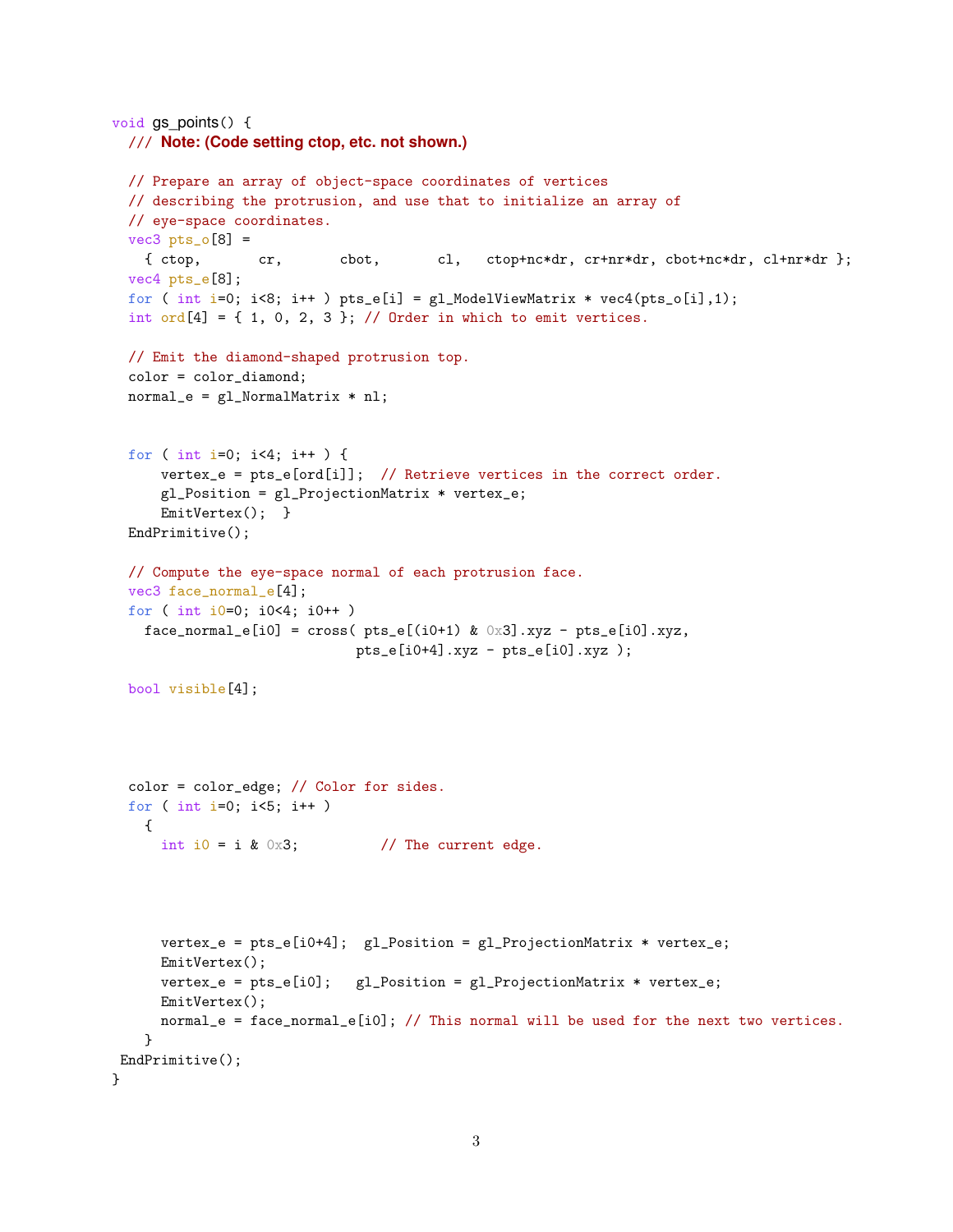Problem 2: [25 pts] Assume that the previous problem has been solved correctly and so only those sides of the protrusions facing the user are emitted. Below, roughly estimate the benefit of this improvement when rendering protrusions by considering the amount of work done by the vertex, geometry, and fragment shaders. Make the estimate using the original (Homework 3 solution) vertex and fragment shaders, and the geometry shader obtained by solving the previous problem. When estimating, assume that the number of emitted faces per protrusion drops from 5 to 2.5. (The actual number of faces emitted for a particular protrusion with a particular eye location and orientation can range from zero [for example, if the viewer is in the center of the ring looking at some point on the ring] to three.)

When answering the problems below consider the change in the amount of work done by each shader (the change in the amount of work using the Homework 3 solution code to the amount of work using the geometry shader from the previous problem) invocation, and the change in the number of times the shader needs to be invoked.

(a) For this part assume a typical view of the ring. (Don't assume that no part of the ring is visible, or other special cases.)

Compared with the Homework 3 solution code, the total work for the vertex shader stage after the change above is:  $\langle \rangle$  about half the amount of work,  $\langle \rangle$  no change in the amount of work,  $\langle \rangle$  roughly the same amount of work,  $\bigcap$  double the amount of work.

Explain. Consider work per shader and number of shader invocations.

Compared with the Homework 3 solution code, the total work for the geometry shader stage after the change above is:  $\langle \rangle$  about half the amount of work,  $\langle \rangle$  no change in the amount of work,  $\langle \rangle$  roughly the same amount of work,  $\bigcirc$  double the amount of work.

|  |  | Explain. Consider $\Box$ work per shader and $\Box$ number of shader invocations. |
|--|--|-----------------------------------------------------------------------------------|
|--|--|-----------------------------------------------------------------------------------|

Compared with the Homework 3 solution code, the total work for the fragment shader stage after the change above is:  $\langle \rangle$  about half the amount of work,  $\langle \rangle$  no change in the amount of work,  $\langle \rangle$  roughly the same amount of work,  $\bigcirc$  double the amount of work.

Explain. Consider  $\Box$  work per shader and  $\Box$  number of shader invocations.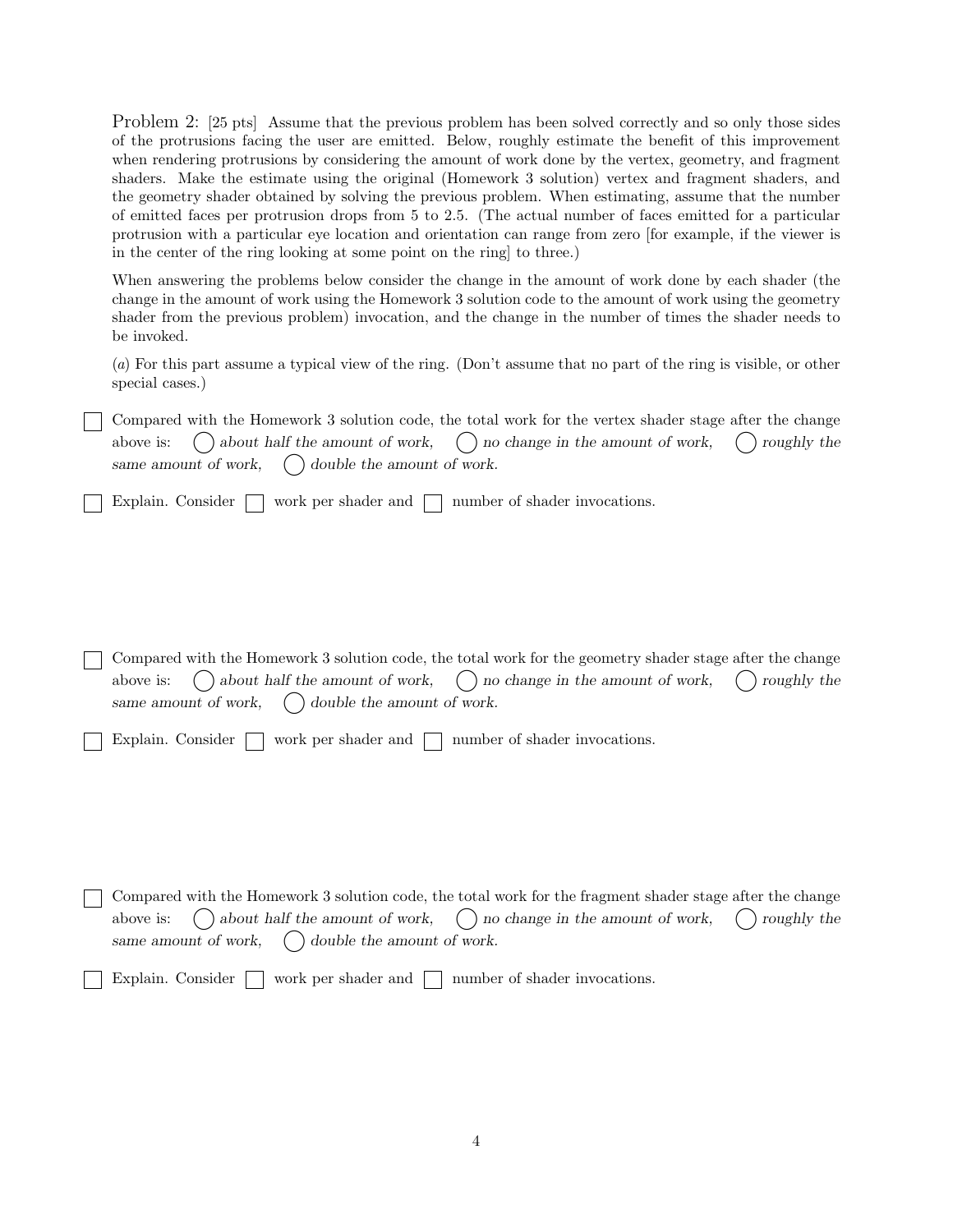(b) Suppose again that the ring is visible, and suppose that each invocation of the new geometry shader requires 10% more work than the geometry shader from the Homework 3 solution. (The extra time is needed to detect invisible faces.) What sort of view would make that extra work increase the total time needed for a rendering pass, and would make the extra work offset by a large reduction elsewhere?

Characteristics of a view that would increase rendering time even with invisible faces omitted?

Characteristics of a view that would sharply reduce rendering time with invisible faces omitted?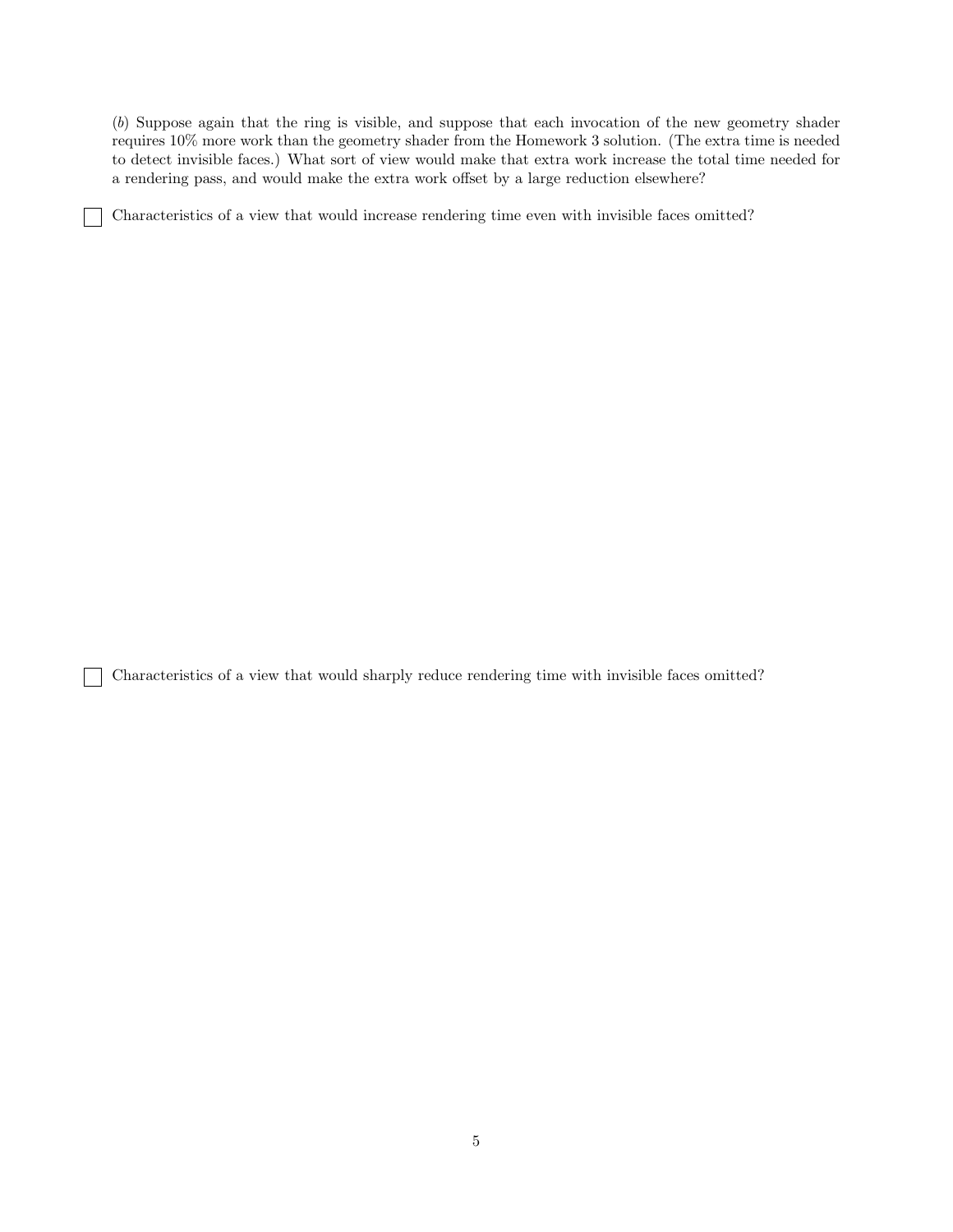Problem 3: [5 pts] Appearing below is a correct solution to Homework 3 Problem 1, followed by a possible alternative solution. Indicate whether the alternative solution will render the strip as intended (the same way as the first solution) and whether there is any problem with it.

```
void gs_strip_plus() { // Homework 3 Solution
  if ( In[2] .normal_e == vec3(0,0,0) ) return;
  for ( int i=0; i<3; i++ )
   {
      normal_e = In[i].normal_e;vertex_e = In[i].vertex_e;
      color = In[i].color;
      gl_Position = In[i].gl_Position;
     EmitVertex();
   }
 EndPrimitive();
}
void gs strip plus() { // A possible alternative solution.
  for ( int i=0; i<3; i++ )
   {
      if ( In[2] .normal_e == vec3(0,0,0) ) return;
      normal_e = In[i].normal_e;vertex_e = In[i].vertex_e;
      color = In[i].color;gl_Position = In[i].gl_Position;
      EmitVertex();
   }
 EndPrimitive();
}
```
Will the alternative solution render the strip correctly?

Explain the problem with the alternative solution.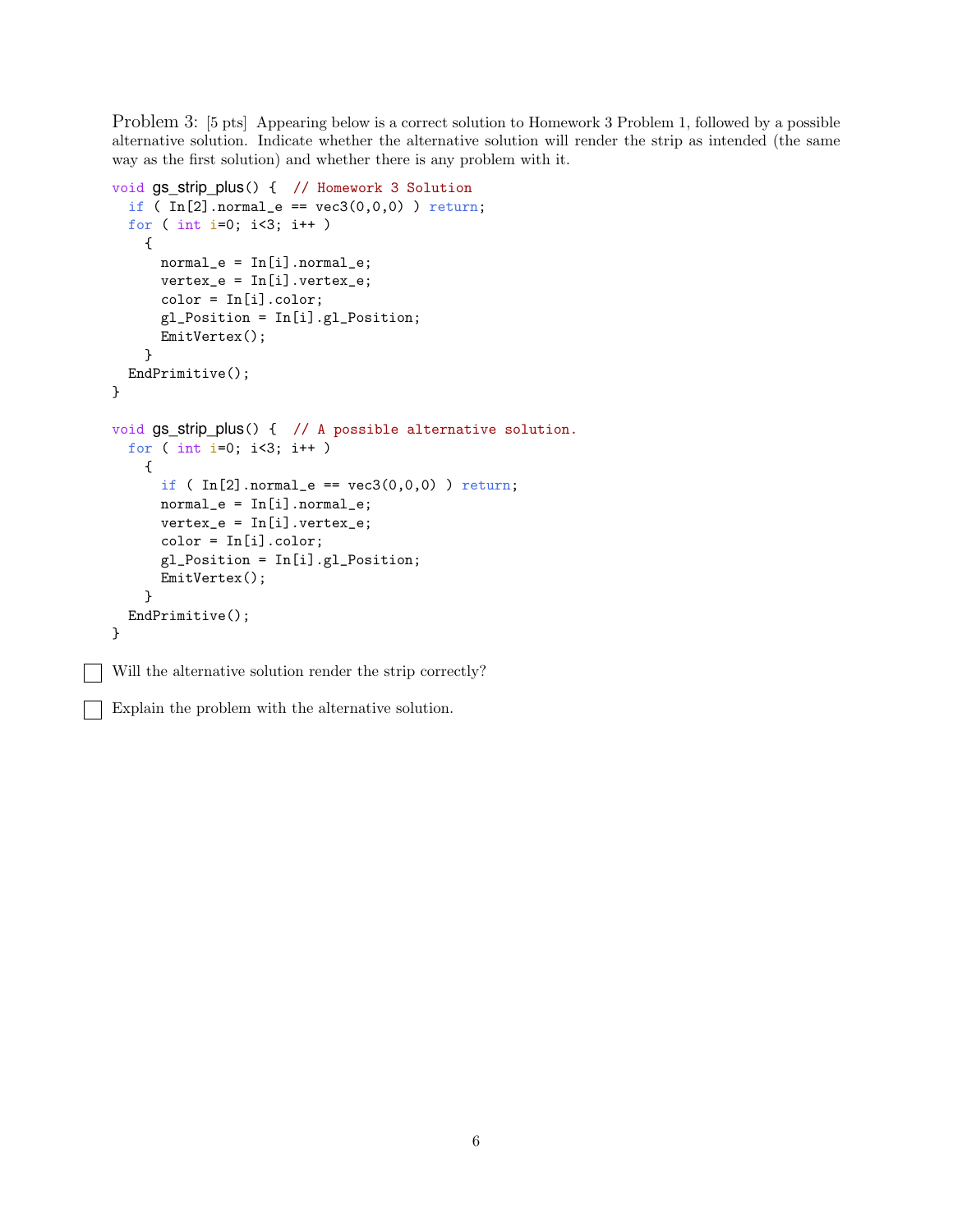Problem 4: [25 pts] Answer each question below.

(a) Any uniform variable that a vertex shader uses can be replaced by a vertex shader input. Why is that not a good idea? Explain the impact on performance.

Uniform variables should not be replaced by shader inputs because:

How might one estimate the impact on performance for such a replacement?

(b) In some cases a vertex shader input can be replaced by a uniform variable. Describe a situation in which a vertex shader input can be replaced by a uniform, and in which a shader input cannot be replaced by a uniform. An example can be found in the shaders for Homework 3 and 4.

Situation where vertex shader input can be replaced by a uniform.  $\Box$  Explain.

Situation where vertex shader input can not be replaced by a uniform.  $\Box$  Explain.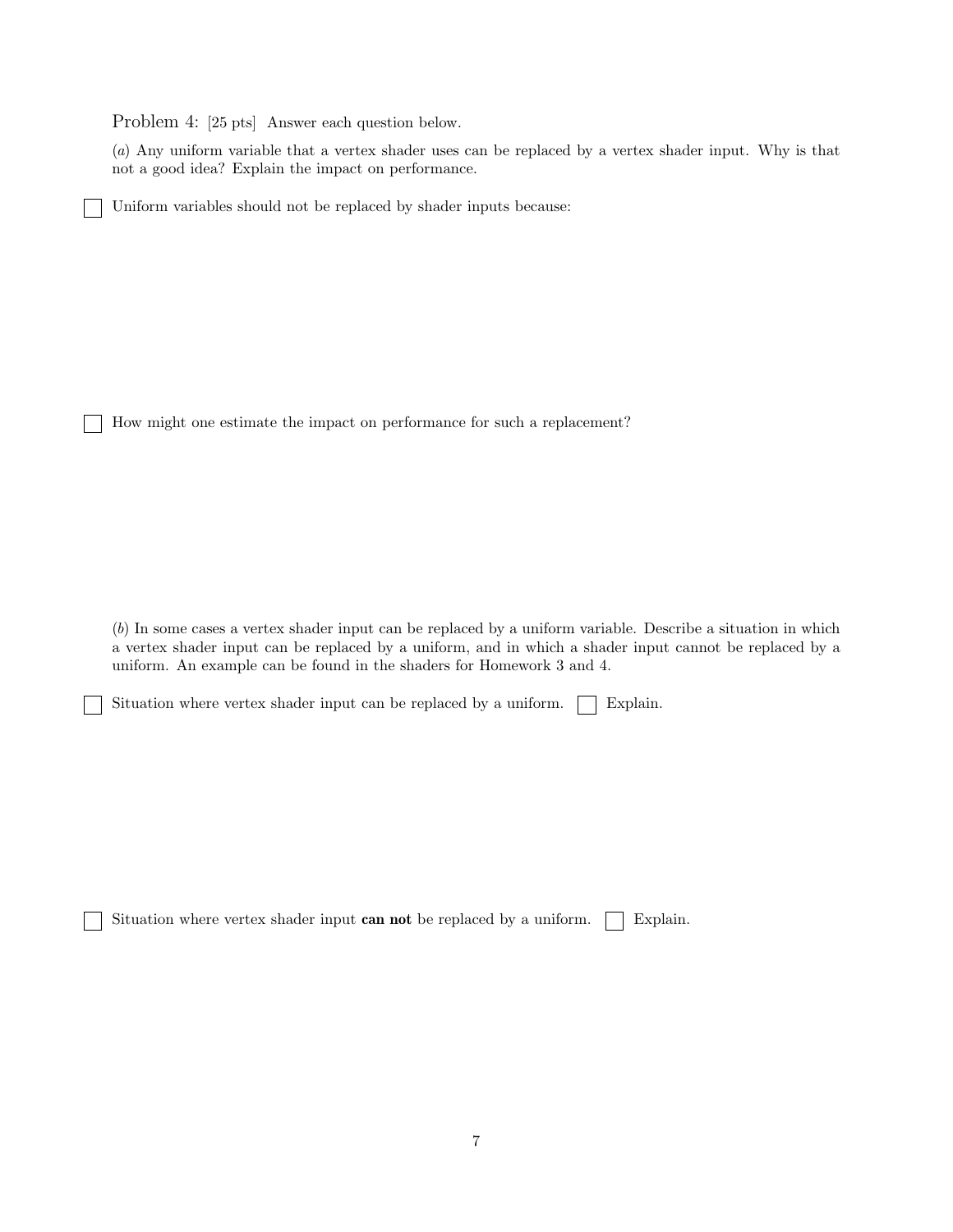(c) The geometry shader must write clip-space coordinates to output variable gl\_Position. Anything else the geometry shader needs to write, such as a surface normal, can be written to variables of the programmer's choosing. Why does OGSL require clip-space coordinates in that way?

Why must the geometry shader write clip-space coordinates?

Why must it write them to a variable with a specific name, gl Position?

(d) The true sphere shader presented in class rendered a sphere perfectly. Why would there be no advantage in a true cube shader?

No advantage to a true cube shader because:

(e) The shadow volume code and our lighting code took advantage of built in variables describing how user code set lighting state such as

gl\_LightSource[i].position, which provides the position of light i. Light position and other lighting variables are deprecated, meaning they may be removed in future versions of OpenGL.

Why are they deprecated?

Why were they there in the first place?